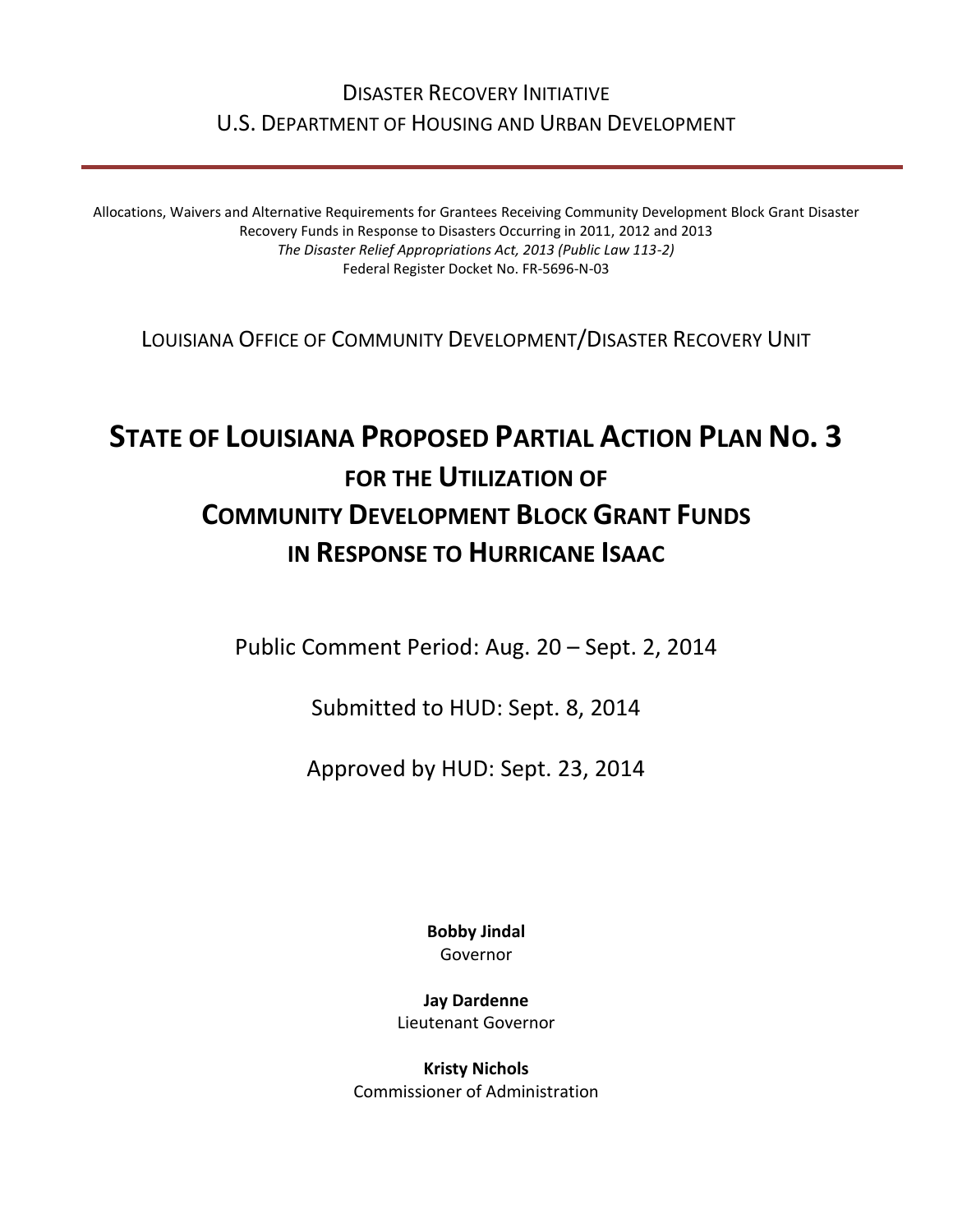## **I. Overview**

This Partial Action Plan No. 3 allocates \$12,828,400, as a subset of Plaquemines Parish's previously allocated \$16,953,000, to the newly created *Plaquemines Homeowner Assistance Program (PHAP)*. Of this subset, this Partial Action Plan No. 3 obligates \$800,000 within the PHAP. This funding allocation and obligation, in accordance with the parish's unmet needs assessment as outlined in the state's Initial Action Plan approved November 4, 2013, is necessary to address unmet needs in Plaquemines Parish in response to Hurricane Isaac.

| Program                                             | <b>Total</b><br><b>Allocation</b> | $%$ of<br><b>Allocation</b> | <b>Previous</b><br><b>Action Plan</b><br><b>Obligations</b> | <b>Obligation</b><br>for Partial<br><b>Action Plan</b><br>No. 3 | <b>Future Partial</b><br><b>Action Plans</b> |
|-----------------------------------------------------|-----------------------------------|-----------------------------|-------------------------------------------------------------|-----------------------------------------------------------------|----------------------------------------------|
| St. John the Baptist Parish                         | \$32,674,000.00                   | 50.8%                       | \$55,000.00                                                 | \$0.00                                                          | \$32,619,000.00                              |
| <b>Plaquemines Parish</b>                           | \$16,953,000.00                   | 26.3%                       | \$29,000,00                                                 | \$800,000.00                                                    | \$16,124,000.00                              |
| <b>FEMA Cost-Share</b>                              | \$5,886,000.00                    | 9.1%                        | \$5,886,000.00                                              | \$0.00                                                          | \$0.00                                       |
| Hazard Mitigation Cost-Share Assistance Program     | \$3.446.084.00                    | 5.4%                        | \$1.090.000.00                                              | \$0.00                                                          | \$2,356,084,00                               |
| State Administration, Planning and Program Delivery | \$3,320,000.00                    | 5.2%                        | \$700,000,00                                                | \$0.00                                                          | \$2,620,000.00                               |
| Parish Recovery Priority Projects                   | \$1,100,000.00                    | 1.7%                        | \$1,100,000.00                                              | \$0.00                                                          | \$0.00                                       |
| Homeowner Rehabilitation Program                    | \$1,000,000,00                    | 1.6%                        | \$650,000,00                                                | \$0.00                                                          | \$350,000.00                                 |
| <b>Total</b>                                        | \$64,379,084.00                   | 100.0%                      | \$9.510.000.00                                              | \$800,000,00                                                    | \$54,069,084.00                              |

## **II. Program Description**

As documented in the state's Initial Action Plan, a large number of homeowners in Plaquemines Parish reported damages as a result of Hurricane Isaac. These damages represented a high concentration of homeowners spread across a wide geographic area within the parish.

## **Plaquemines Parish Demographics and Damage Summary**

| Location              | <b>Census Owner Occ.</b> | Owners w/ Dmg. | % Owner Dmg. |
|-----------------------|--------------------------|----------------|--------------|
| <b>Belle Chasse</b>   | 2,835                    | 361            | 13%          |
| <b>Boothville</b>     | 267                      | 188            | 70%          |
| Buras-Triumph         | 356                      | 345            | 97%          |
| Empire                | 346                      | 271            | 78%          |
| Port Sulphur          | 522                      | 450            | 86%          |
| Venice                | 60                       | 32             | 53%          |
| <b>Rest of Parish</b> | 1,652                    | 1,133          | 69%          |
| Total                 | 6,038                    | 2,780          | 46%          |

**Source: FEMA Individual Assistance April 2013**

Moreover, this damage was extensive, and it disproportionately affected a low-and moderate-income (LMI) population.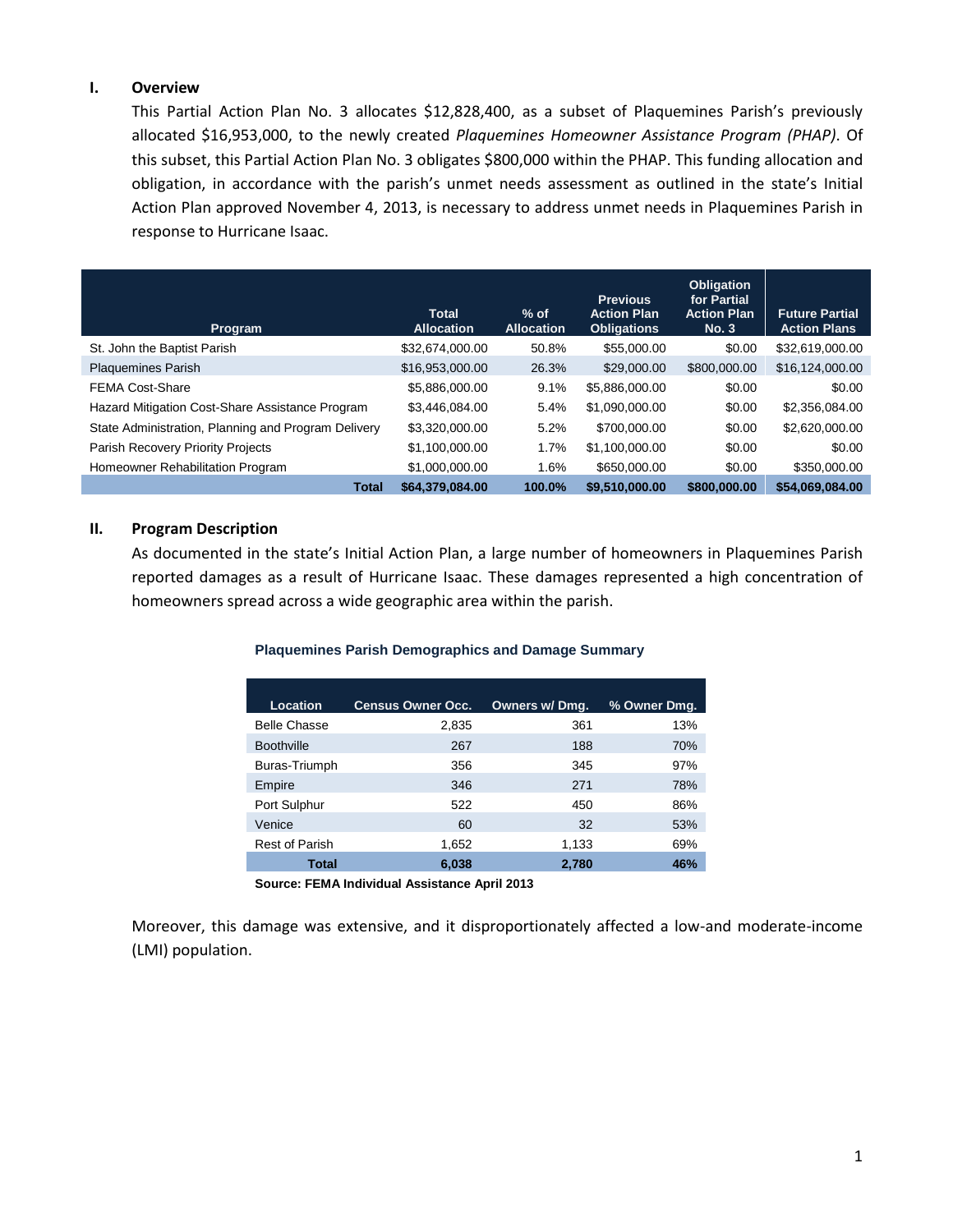#### **Damage Breakdown of Owner-Occupied Households by Location**

| Location              | # Damaged | Ave. RP FVL |           |    | <b>Total RP FVL</b> |  |
|-----------------------|-----------|-------------|-----------|----|---------------------|--|
| <b>Belle Chasse</b>   | 361       | \$          | 1,362.28  | \$ | 491,783.96          |  |
| <b>Boothville</b>     | 188       | \$          | 2,583.07  | \$ | 485,618.02          |  |
| Buras-Triumph         | 345       | \$          | 2,544.33  | \$ | 877,795.04          |  |
| Empire                | 271       | \$          | 2,400.87  | \$ | 650,636.75          |  |
| Port Sulphur          | 450       | \$          | 2,614.42  | \$ | 1,176,489.73        |  |
| Venice                | 32        | \$          | 1,414.37  | \$ | 45,259.99           |  |
| <b>Rest of Parish</b> | 1,133     | \$          | 23,580.00 | \$ | 26,716,135.51       |  |
| Total                 | 2.780     | \$          | 10.950.98 | S  | 30,443,719.00       |  |

**Source: FEMA Individual Assistance April 2013**

#### **Damage Breakdown of Owner-Occupied Households by Income**

| Type    | # Damaged |   | Ave. RP FVL |     | Total RP FVL  | % Households |
|---------|-----------|---|-------------|-----|---------------|--------------|
| LMI     | 1.699     | S | 8.611.33    | \$. | 14.630.652.66 | 61.12%       |
| Not LMI | 1.081     | S | 14.628.18   | S   | 15,813,066.34 | 38.88%       |
| Total   | 2.780     | S | 10.950.98   |     | 30,443,719.00 | 100.00%      |

**Source: FEMA Individual Assistance April 2013**

Finally, and as documented in the state's Initial Action Plan, these damages equated to a substantial unmet housing need in Plaquemines Parish.

### **Unmet Housing Need Estimate in Plaquemines Parish as of April 2013**

| Est. Damage    | . Haz. Pavout in IA' | Adi. NFIP Pavout  | <b>FEMA IA</b><br><b>Assistance</b> | <b>SBA Home Loans</b>  | Unmet Need    |
|----------------|----------------------|-------------------|-------------------------------------|------------------------|---------------|
| 126,517,152.01 | (10,029,951.86)      | \$(15,468,068.38) | \$(10,977,921.24)                   | $$^{(23,736,100.00)}$$ | 66,305,110.53 |

Therefore, it is critical the state utilize its CDBG-DR allocation within Plaquemines Parish to address unmet rehabilitation needs, specifically for LMI households. With this proposed allocation of \$12,828,400 and initial obligation of \$800,000 to the PHAP, the state and parish believe this need will be addressed.

**Eligible Activity:** 105(a)(4) **National Objective:** Low- and Moderate-Income Benefit, Urgent Need **Activity Allocation:** \$12,828,400 **Activity Obligation:** \$800,000

## **III. Overview and Delivery**

The proposed PHAP will be administered through the parish, with overview, technical assistance and guidance provided by the state through the Office of Community Development-Disaster Recovery Unit (OCD-DRU) – the responsible CDBG-DR grantee – and the Louisiana Housing Corporation (LHC). The program will provide funding to assist LMI, owner-occupant households that have a gap in financial means due to resource limitations, who are living in homes that are in a substandard condition and/or in violation of code requirements. The PHAP is designed to identify homes in need of repair and/or rehabilitation and provide funding for use in addressing each homeowner's needs. Through an extensive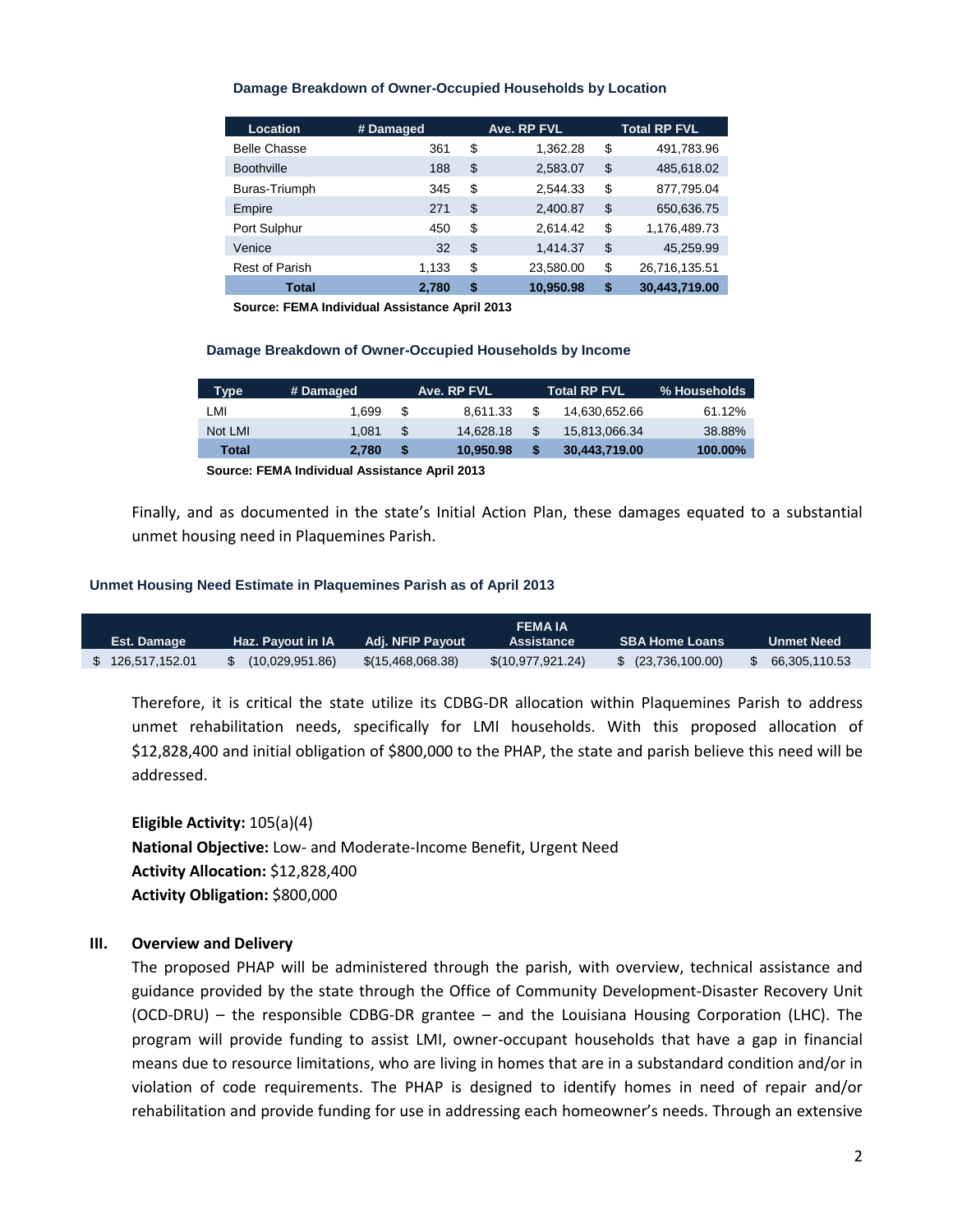outreach initiative, the parish will identify LMI, owner-occupied households with rehabilitation needs and will coordinate all aspects of administering the program, including applicant intake, case management and construction work.

The goals of the program are to:

- Provide decent, safe and sanitary housing in Plaquemines Parish through the provision of minor repair and rehabilitation activities designed to mitigate damage that occurred as a result of this disaster;
- Maintain affordability of homeownership for LMI households; and
- Preserve existing parish property values by eliminating the blight of properties that remain in disrepair.

## **IV. Program Size**

The state will initially allocate \$12,828,400 and obligate \$800,000 to develop the housing assistance program, but reserves the right to revise this allocation at a later date should it be warranted. Additionally, further obligations will be made within the program as warranted via future partial action plans.

## **V. Eligible Applicants**

Eligible homeowners would be limited to Plaquemines Parish homeowners impacted by Hurricane Isaac who have demonstrable remaining unmet housing needs attributable to this disaster. While the program has been designed to target the needs of LMI households as a priority, the state reserves the right to address the Urgent Need of non-LMI households should resources remain available, if and only after all program-eligible LMI household needs are met.

## **VI. Use of Funds**

CDBG-DR assistance under the PHAP will be provided to applicants in the form of a direct grant to the homeowner via a grant agreement recorded with the local parish clerk of court. The grant agreement will include, but is not limited to: covenants requiring authorization of payments directly to the contractor responsible for executing repair work orders; for the homeowner to own and occupy their home for not less than one (1) year after the completion of repairs and issuance of a "Certificate of Occupancy"; and, if the property is located within a Special Flood Hazard Area (SFHA), maintenance of flood insurance in perpetuity on the property.

## **VII. Monitoring**

Monitoring will be performed by the LHC and OCD-DRU staff in accordance with the contracts and the OCD-DRU Monitoring Plan.

## **VIII. Overall Grant Impact**

This Partial Action Plan No. 3 allocates \$12,828,400 as a programmatic subset of the previous \$16,953,000 allocation the state made to address unmet needs in Plaquemines Parish. Additionally, this Partial Action Plan obligates \$800,000 to this newly-created program.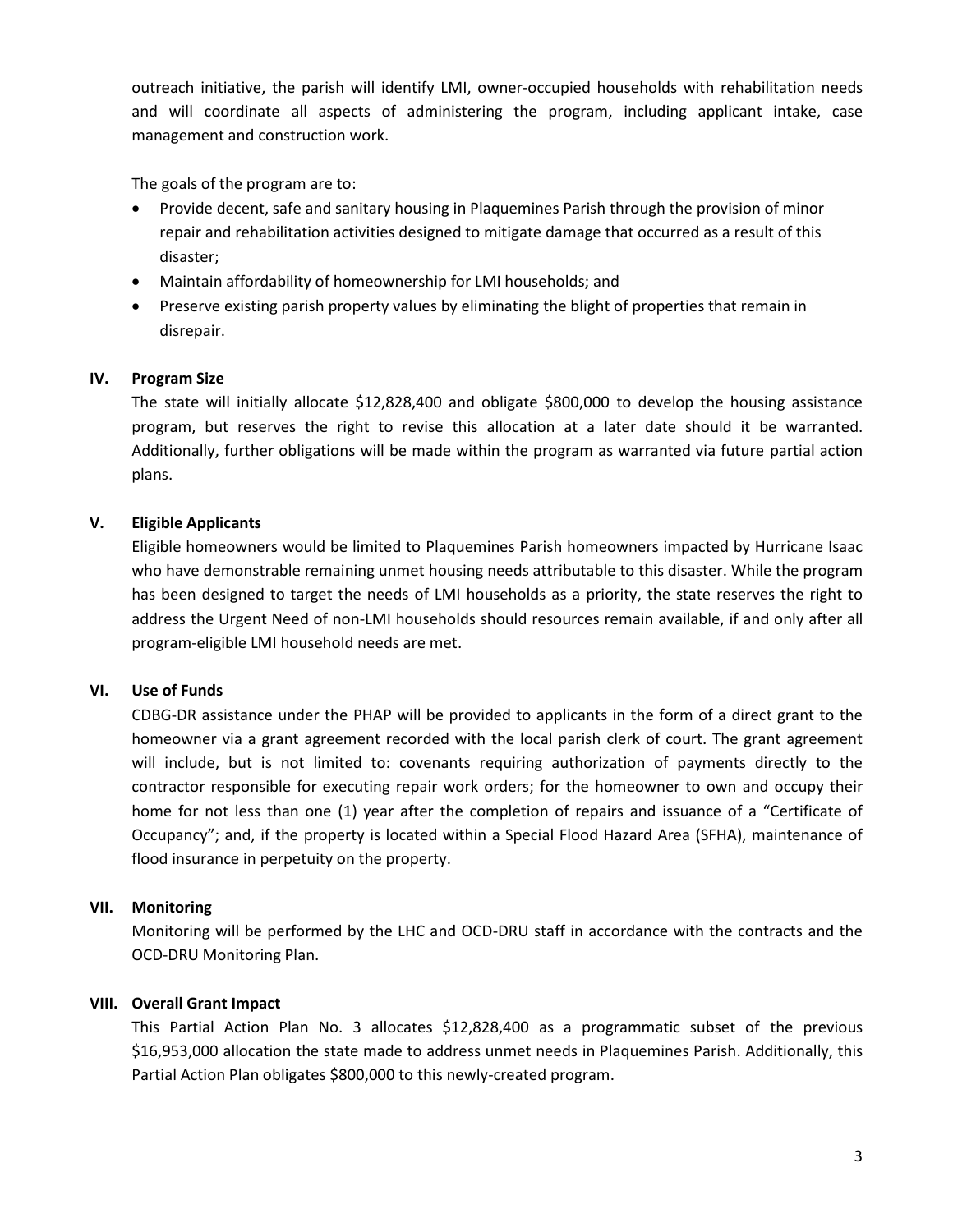#### **Obligation/Allocation Changes to Plaquemines Parish Allocation**

| <b>Program</b>                         | <b>Allocation</b> | Obligated in<br><b>Previous Action</b><br><b>Plans</b> | <b>Obligated in</b><br><b>Partial Action</b><br>Plan No. 3 | To Be Obligated in<br><b>Future Partial Action</b><br><b>Plans</b> |
|----------------------------------------|-------------------|--------------------------------------------------------|------------------------------------------------------------|--------------------------------------------------------------------|
| Plaquemines Housing Assistance Program | \$12,828,400,00   | \$0.00                                                 | \$800,000,00                                               | \$12,028,400,00                                                    |
| Admin/TBD                              | \$4,124,600,00    | \$29,000,00                                            | \$0.00                                                     | \$4,095,600,00                                                     |
| Total                                  | \$16,953,000.00   | \$29,000.00                                            | \$800,000.00                                               | \$16,124,000.00                                                    |

## **IX. Public Comment**

A. This Partial Action Plan is considered substantial as it creates a new program, per the allowable activities described in the Initial Action Plan. The formal public comment period for the plan was August 20, 2014 through September 2, 2014 at 5 p.m.

Citizens and organizations can comment on this amendment via:

- The OCD/DRU website[, http://www.doa.louisiana.gov/cdbg/dr/IC\\_ActionPlans.htm;](http://www.doa.louisiana.gov/cdbg/dr/IC_ActionPlans.htm)
- **Emailing them to [ocd@la.gov;](mailto:ocd@la.gov)**
- Mailing them to Disaster Recovery Unit, P.O. Box 94095, 70804-9095, Attn: Janice Lovett; or
- Faxing them to the attention of Janice Lovett at (225) 219-9605.

The plan will be translated into Vietnamese and Spanish to reach the limited English proficiency citizens in the impacted areas. Citizens with disabilities or those who need other technical assistance can contact the OCD/DRU office for assistance via the methods listed above.

## B. **Summary of Public Comments and State's Response**

Two public comments were received: one from the Home Builders Association of Greater New Orleans and one from State Representative Stephen Pugh (LA-73).

## **Comment 1: Home Builders Association of Greater New Orleans recommends the following be considered for use of Plaquemines Parish Partial Action Plan Funds:**

A. Use as supplemental funds for increased construction costs and/or mitigation required for FEMA elevations in the lower parts of Plaquemines including, but not limited to, areas beyond the Closure Complex.

## **Response:**

Through the Plaquemines Homeowner Assistance Program (PHAP), the state has committed substantial resources to the rehabilitation of homes in the affected region. As a regulatory matter, homes substantially damaged, or those with damage equating to more than 50 percent of the pre-storm market value of the home, must elevate to the FEMA-established base flood elevation height. In these cases, the program has allowed for additional compensation to be provided to the award recipient for such mitigation activities.

Additionally, the state has worked closely with the parish to encourage the use of other sources of funds, such as those through the Hazard Mitigation Grant Program (HMGP), to address mitigation efforts throughout the affected region. The state is cognizant of the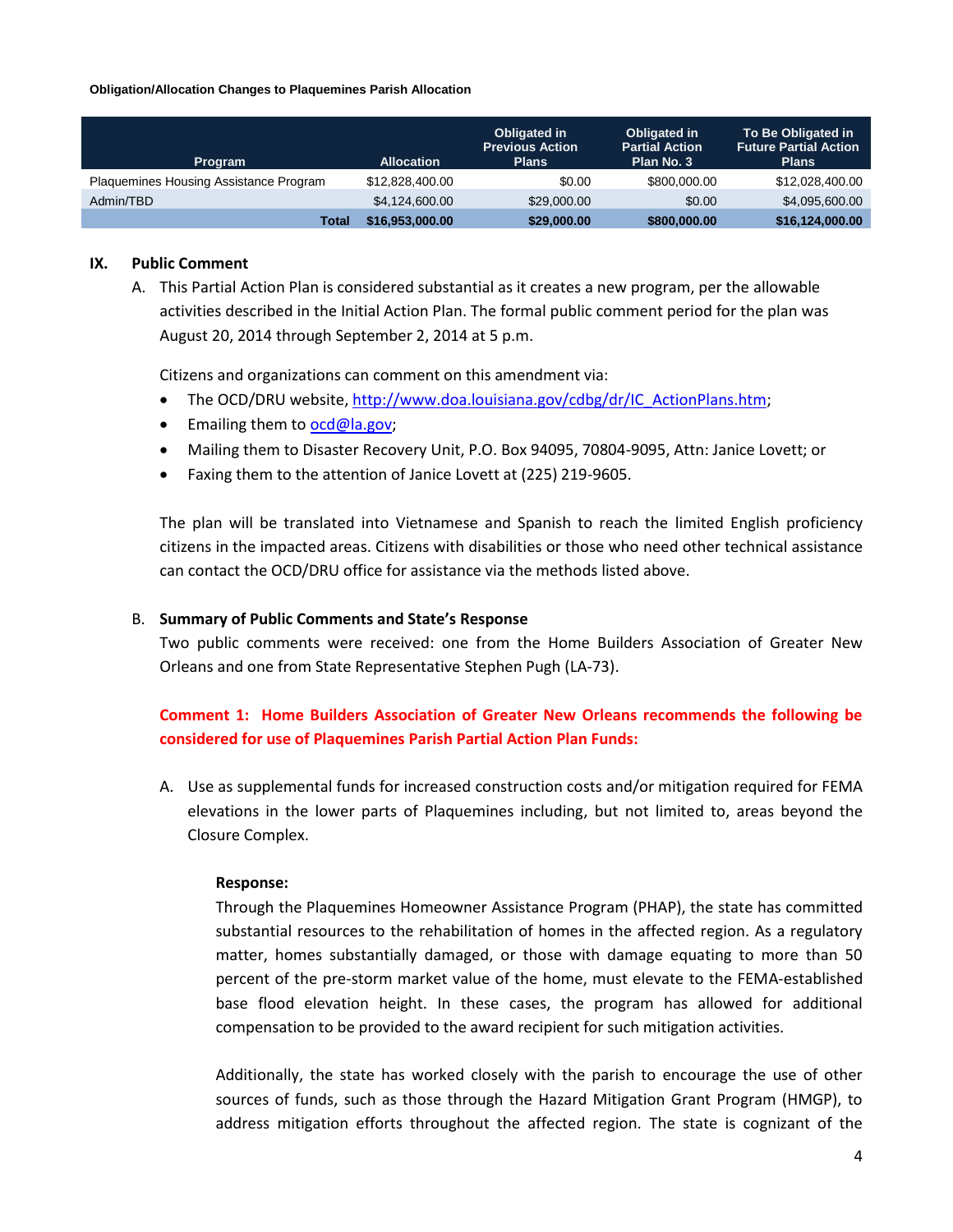unique building environment in Plaquemines Parish, both within and beyond the Closure Complex. Should it become clear that the provisions allowed for within the PHAP are insufficient in the context of the parish's long-term recovery efforts, the state reserves the right to adjust the program as needed or requested by the parish.

B. Increased flexibility in use of and qualification for use of funds.

## **Response:**

The state has worked closely with the parish to design the PHAP to address the needs of a wide population of affected homeowners and will employ maximum flexibility to ensure the parish's recovery needs are met. However, should specific instances become apparent in which the program's design has inadvertently excluded a particular population the program is intended to assist, the parish and the state can work together to modify the program as needed, within the confines of all applicable laws and regulations governing the use of CDBG-DR funds.

C. Ease requirements for low- to moderate-income housing and, if not used, increase ability for medium-income requests to be considered.

## **Response:**

The state acknowledges this suggestion. Should the needs of the parish's LMI population be met and funds remain in the program, the parish and the state may choose to serve populations at higher income levels.

D. Allow increased flexibility for Plaquemines Parish grant writers to change conforming data as necessary to distribute funds.

## **Response:**

The PHAP has been designed to specifically address Plaquemines Parish's unmet needs resulting from Hurricane Isaac. Should the parish's needs evolve over time, the state reserves the right to adapt its recovery efforts as necessary to facilitate a successful recovery effort.

**Comment 2: Will this program serve a specific set of constituents that have never received funding from FEMA from damages from Hurricane Isaac?**

These people are primary residents that were assigned a caseworker from Catholic Charities, but the organization ran out of money. Their environments are still in disrepair. The electrical was underwater, and it has affected the window units and all of the appliances.

## **Response:**

This action plan dedicates funds for a housing program specifically in Plaquemines Parish, and the funds are part of the \$16.9 million the state has already allocated to Plaquemines for their Isaac-related recovery activities.